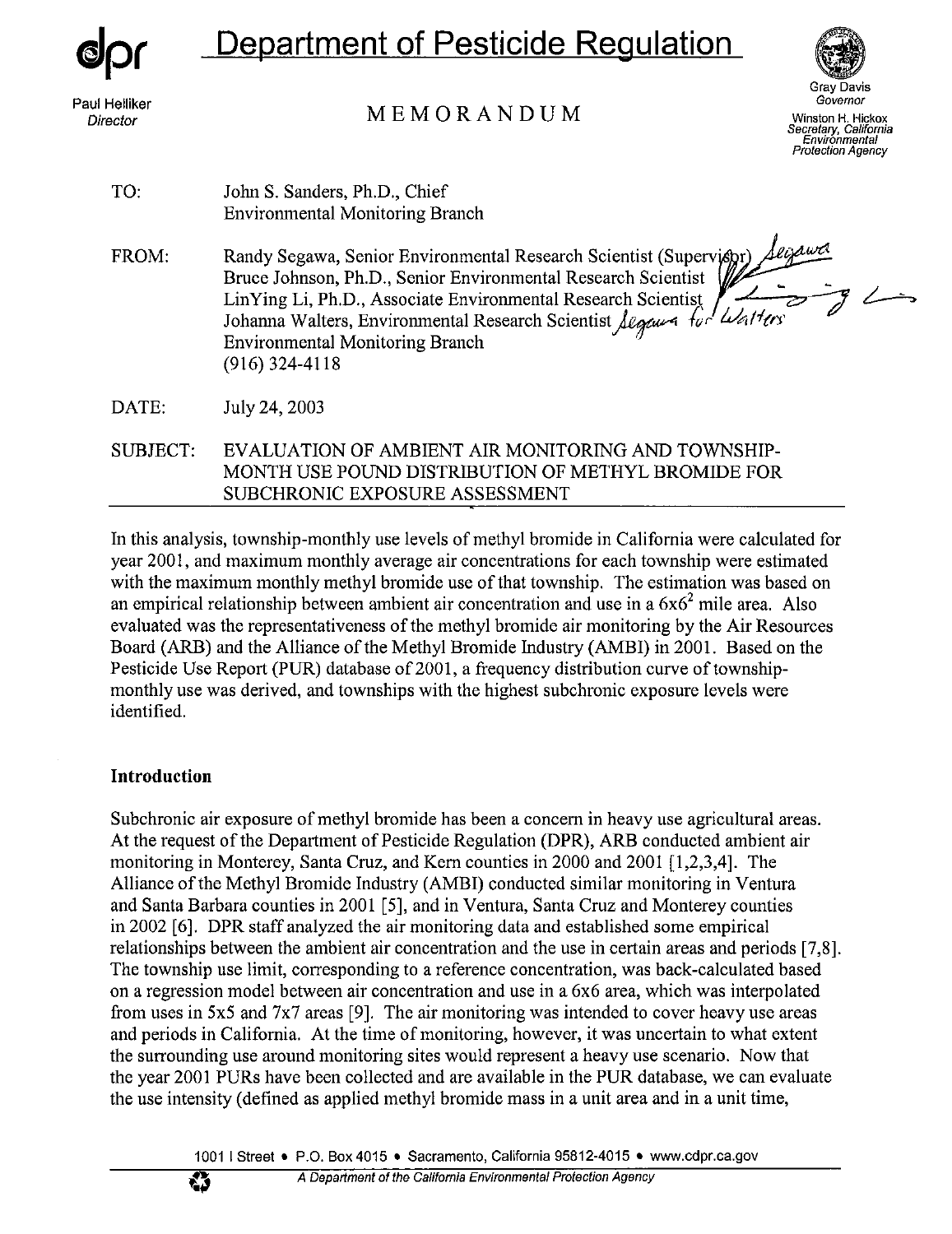John S. Sanders, Ph.D. July 24, 2003 Page 2

the use intensity (defined as applied methyl bromide mass in a unit area and in a unit time, or lbs/township-month) near the monitoring sites in relation to those in other areas and time periods in California. Moreover, the point measurements at these monitoring sites and the empirical models derived from these measurements could be used to evaluate exposure risks at other times and places in the State. Therefore, the purpose of this analysis is (1) to evaluate the degree of use surrounding the monitoring sites, (2) to estimate the township-month use level and its frequency distribution, and (3) to identify the townships with the highest subchronic air concentration levels in 2001.

#### **Material and Methods**

#### Regression Model

The regression model between air concentration and use over  $6x6$  mile<sup>2</sup> area over an 8-week period is described in equation (1). The model was derived using 2000 and 2001 ARB monitoring data and AMBI 2002 monitoring data [9].

$$
Y = 0.732 + 0.0000721X\tag{1}
$$

where Y represents the mean of weekly average air concentrations over a period of eight weeks, and X is the mean of weekly use pounds over the  $6x6$  mile<sup>2</sup> area in the same period (lbs/6x6sections-week). A conversion coefficient of 4.286 is applied to equation (1) to estimate the monthly average air concentration for the center of a township from the township-monthly use pounds. One month is counted as 30 days in this conversion.

#### Reference Concentration and Township Use Level for Subchronic Exposure

DPR proposed nine parts per billion (ppb) as a regulatory reference concentration for subchronic exposure of methyl bromide. The proposed township use limit corresponding to the nine ppb regulatory goal is 266,194 lbs/township-month [9].

#### Township-Monthly Use Distribution

Methyl bromide use records of 2001 were queried from the PUR database and summarized by township and month. The resultant list consists of total use pounds for each unique combination of township and month. The list was sorted based on use pounds by ascending order and the cumulative frequency of distribution was calculated and plotted.

#### Evaluation of Relative Use Around Ambient Air Monitoring Sites

The monthly use of townships with monitoring sites was compared to township-monthly use distribution to gauge the representativeness of location and time of monitoring. This comparison offered an assessment of whether the monitoring was indeed conducted in heavy use townships and months.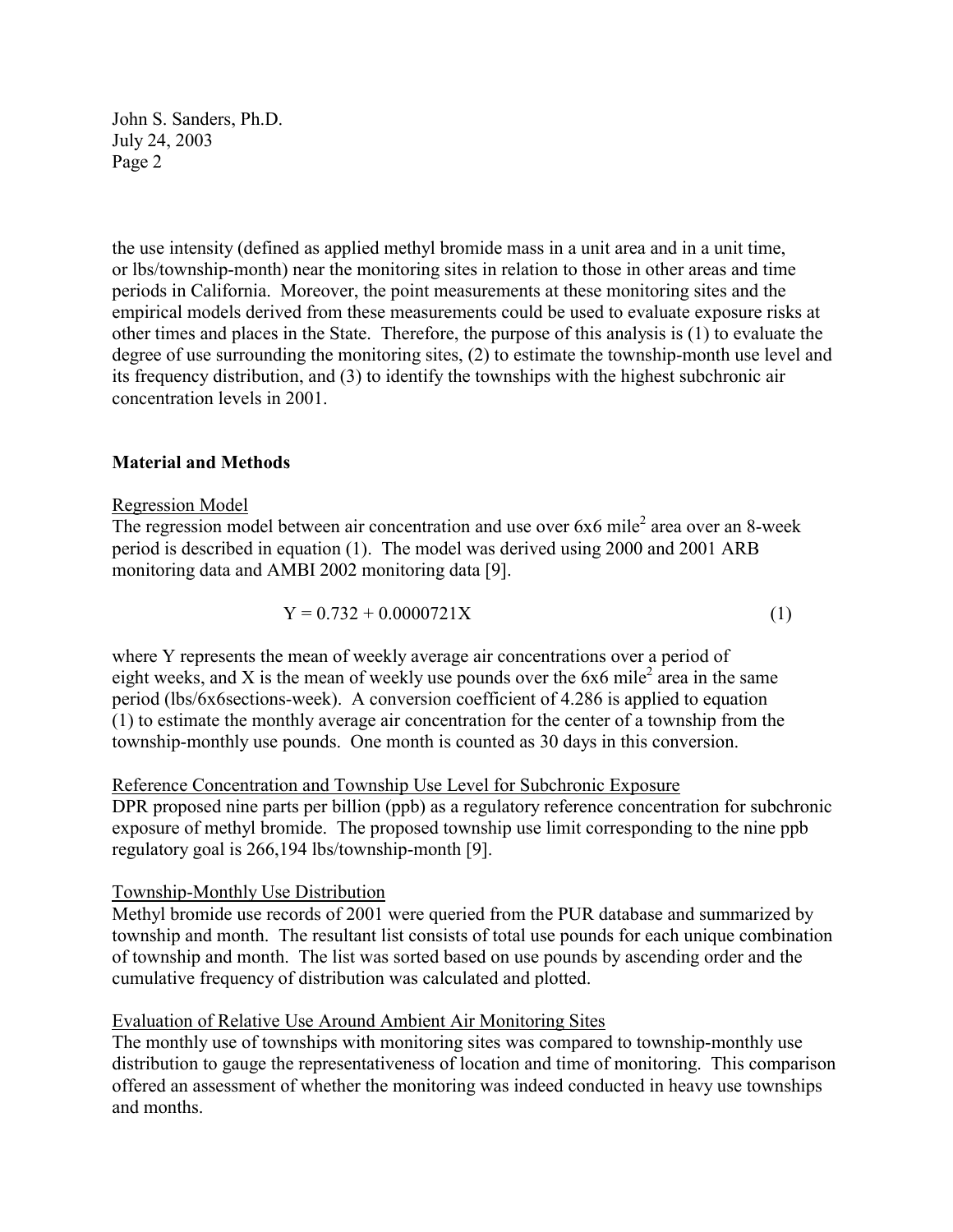John S. Sanders, Ph.D. July 24, 2003 Page 3

#### Subchronic Air Exposure Level Assessment

From the township-monthly use frequency distribution curve and the use-concentration relationship, air concentration levels for subchronic exposure can be evaluated with respect to the cumulative frequency distribution of methyl bromide use. For any given concentration, a percentage of township-monthly use that might result in a higher concentration level can be determined.

# **Results**

# Township-Monthly Use Frequency Distribution

For each township with positive use in year 2001, the use in each month was calculated. The cumulative frequency distribution of township-monthly use in 2001 for the whole state is shown in Figure 1. Although the use pound covers a big range, from 0 to 202,385 lbs/township-month, 90% is less than 17,174 lbs/township-month, and 95% is less than 34,265 lbs/township-month. Of the 860 township-months with methyl bromide use in 2001, no township-monthly use exceeded the proposed use cap (266,194 lbs/township-month).

The maximum monthly use for each township in 2001 was listed in Table 1a, with the estimated air concentration using equation (1). The maximum township-monthly use was 202,385 lbs and the estimated air concentration at this level of use was 4.14 ppb. There were 52 townships with estimated air concentration equal or greater than one ppb for at least one month. This number was 83 in 2000 (Table 1b). The spatial distribution of maximum monthly township use for the state was also shown in Figure 2, and Figure 3-4 shown the maximum monthly township uses for Monterey/Santa Cruz counties and Santa Barbara/Ventura counties. There are only a few townships where the maximum monthly use exceeds 90,000 lbs/township-month or 2.24 ppb of air concentration.

# Top Annual Use Townships

Townships are sorted based on their annual total use pounds in 2001, and townships with one or more months of use exceeding the one ppb township-monthly use level are listed in Table 1. The townships monitored by the ARB and the AMBI are marked in the second column with the monitoring sites. All top eight townships of use in 2001 were monitored by either ARB or AMBI and the monitoring took place in months with the heaviest use. The top 15 annual use townships for the year 2000 were also presented in Table 4. The top five use townships remained unchanged from 2000 to 2001, but the use amount decreased.

# Percentiles of Monitored Township-Monthly Uses

The ARB air monitoring in Monterey and Santa Cruz was primarily in September and October, and during July and August in Kern County. The AMBI air monitoring in Ventura and Santa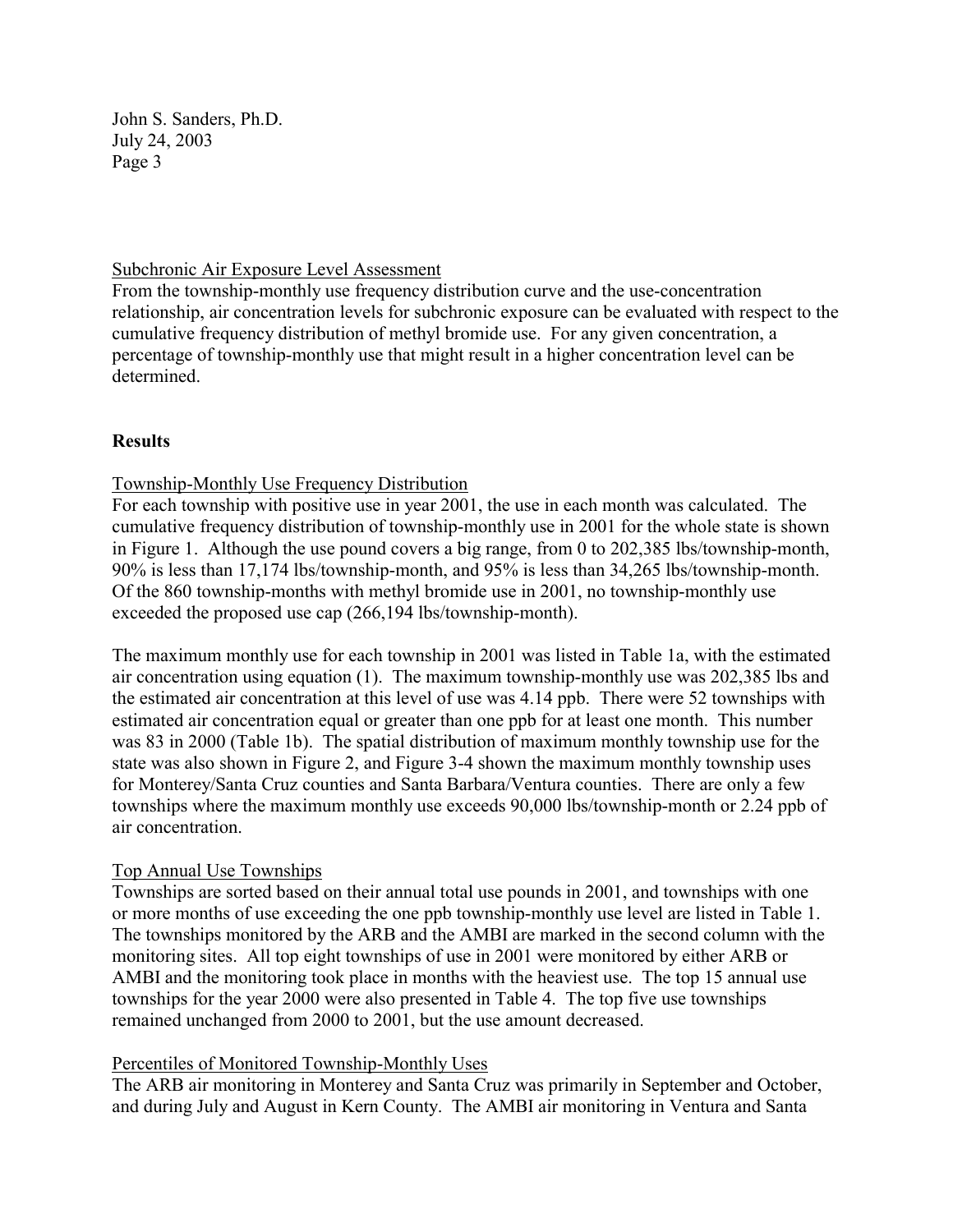John S. Sanders, Ph.D. July 24, 2003 Page 4

Barbara was primarily in August and September. The monitored township-monthly use was compared to the township-monthly use distribution curve derived from the whole State, and the percentile of top township-monthly use pounds of monitoring are listed in Table 3. Some monitoring sites are not shown in Table 3 because of their relative low percentile of townshipmonthly use. All top four cases of township-monthly use were monitored. The percentiles of township-monthly use pounds were above 95% for most monitoring sites. In other words, 95% of township-month use pounds in California in 2001, were lower than those of monitored townships and months. Therefore, the monitored sites and months were well chosen. Most of these heavy use cases were in areas of Monterey/Santa Cruz and Ventura/Santa Barbara.

#### **Conclusions**

The ambient air monitoring by the ARB and the AMBI was conducted in high-use areas during high-use periods. The monitoring locations and periods covered the townships and months with the top use intensity. The air monitoring captured the heaviest use scenarios in California in 2001.

bcc: Segawa Surname File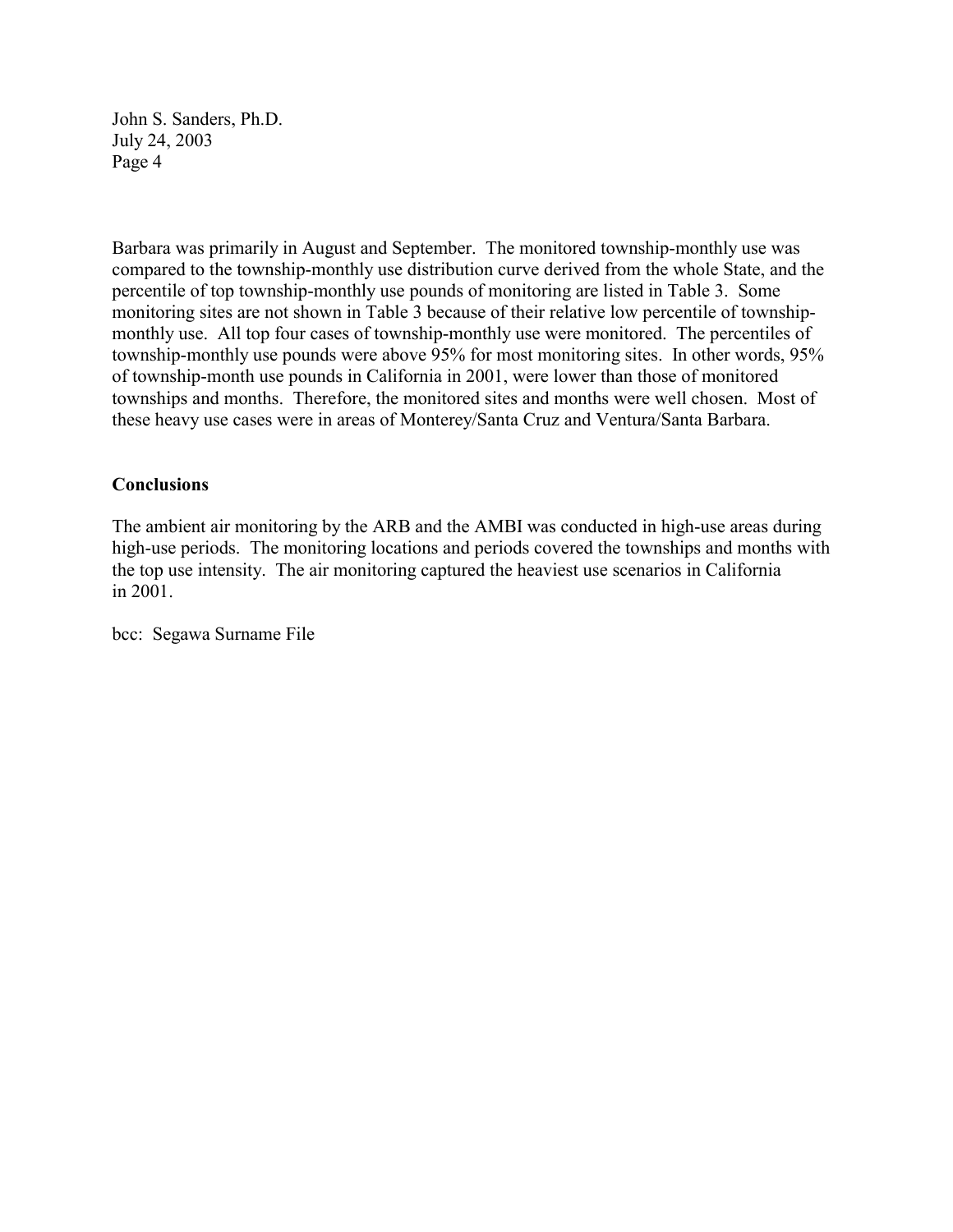John S. Sanders, Ph.D. July 24, 2003 Page 5

#### **References**

[1] ARB, 2001. Ambient air monitoring for methyl bromide and 1,3-Dichloropropene in Monterey/Santa Cruz Counties - Fall 2000. California Air Resources Board. Sacramento, CA.

[2] ARB, 2001. Ambient air monitoring for methyl bromide and 1,3-Dichloropropene in Kern County - Summer 2000. California Air Resources Board. Sacramento, CA.

[3] ARB, 2002. Ambient air monitoring for methyl bromide and 1,3-Dichloropropene in Monterey/Santa Cruz Counties - Fall 2001. California Air Resources Board. Sacramento, CA.

[4] ARB, 2002. Ambient air monitoring for methyl bromide and 1,3-Dichloropropene in Kern County - Summer 2001. California Air Resources Board. Sacramento, CA.

[5] Alliance of the Methyl Bromide Industry, 2002. Methyl bromide ambient air monitoring in Oxnard/Camarillo and Santa Maria, August-October, 2001. Alliance of the Methyl Bromide Industry, Sacramento, CA.

[6] Alliance of the Methyl Bromide Industry, 2003. Methyl bromide air monitoring: Ventura, Santa Cruz, and Monterey Counties, July-October, 2002. Alliance of the Methyl Bromide Industry, Sacramento, CA.

[7] LinYing Li, Bruce Johnson and Randy Segawa, 2001. Empirical relationships between use, area, and ambient air concentration of methyl bromide for subchronic exposure concerns. California Department of Pesticide Regulation, Sacramento, CA.

[8] LinYing Li, Bruce Johnson and Randy Segawa, 2002. Analysis of methyl bromide ambient air concentration data monitored by the Air Resources Board and the Alliance of Methyl Bromide Industry in year 2001(draft). California Department of Pesticide Regulation, Sacramento, CA.

[9] Memorandum: Bruce Johnson and Lin Ying Li to Randy Segawa: Calculation of a tolerance interval for a township limit on methyl bromide use to control subchronic exposure. California Department of Pesticide Regulation, Sacramento, CA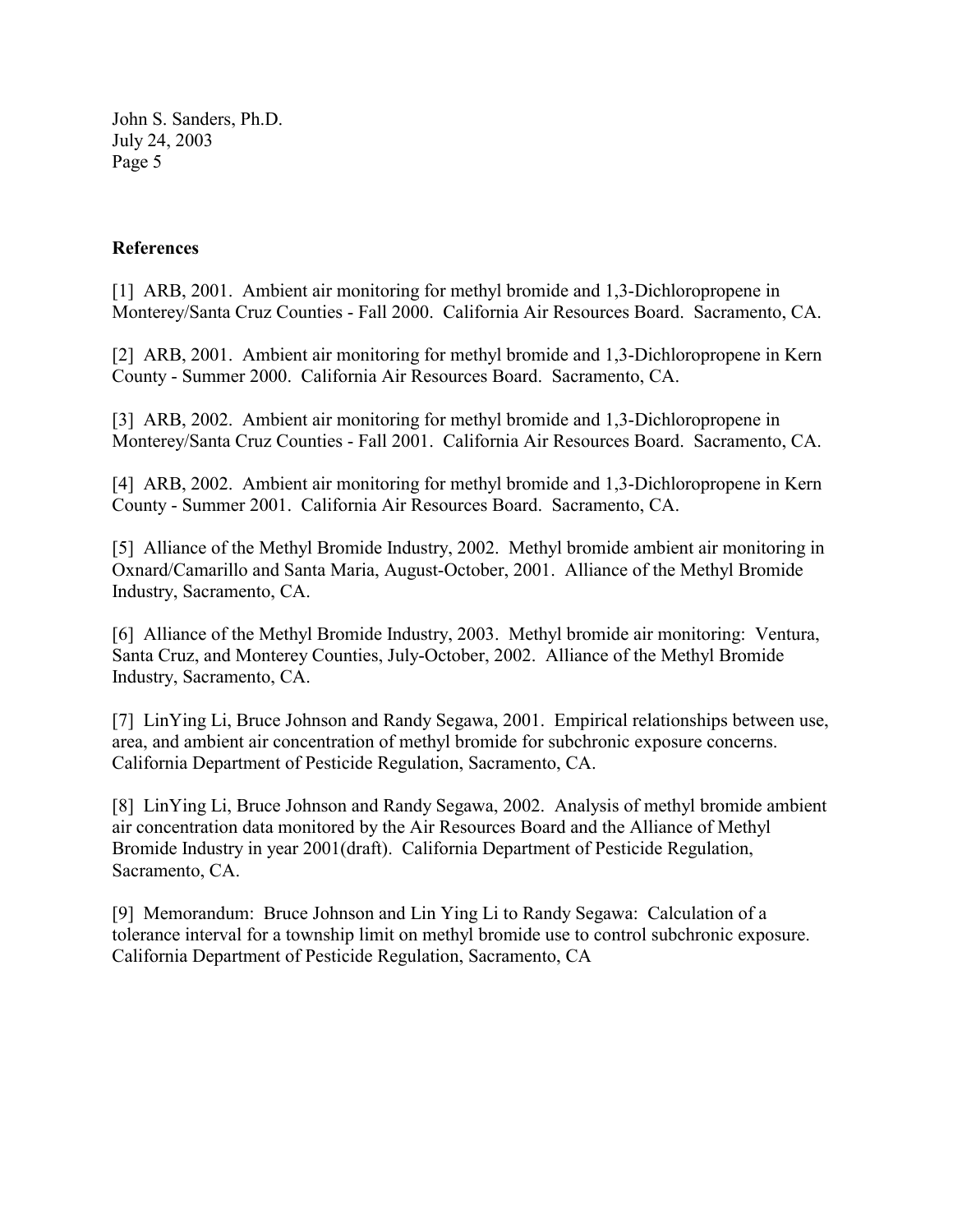

**Figure 1. Frequency Distribution of township-monthly use of methyl bromide in the State of California in 2001**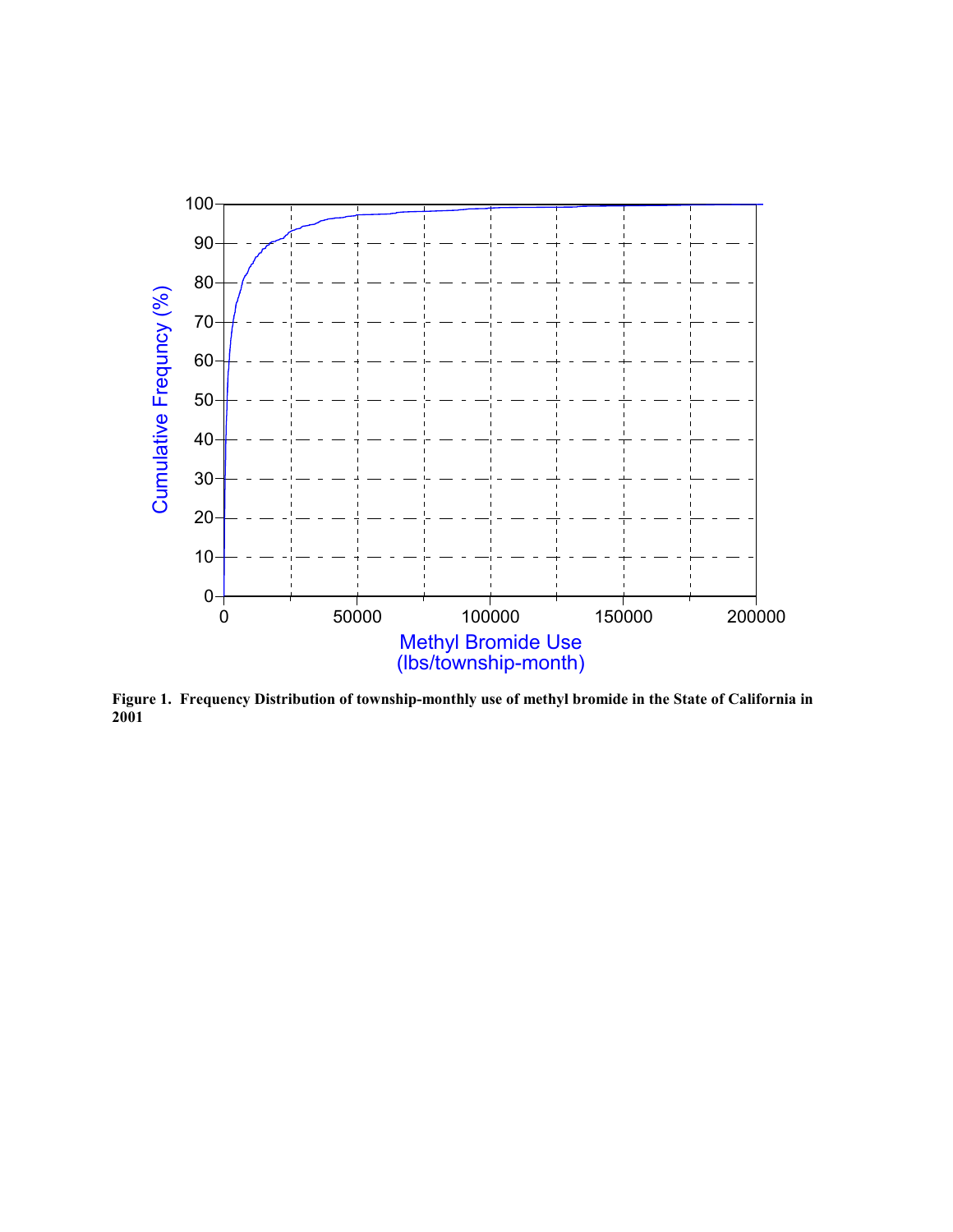

**Figure 2. Township use map of methyl bromide in three consecutive months in California in 2001**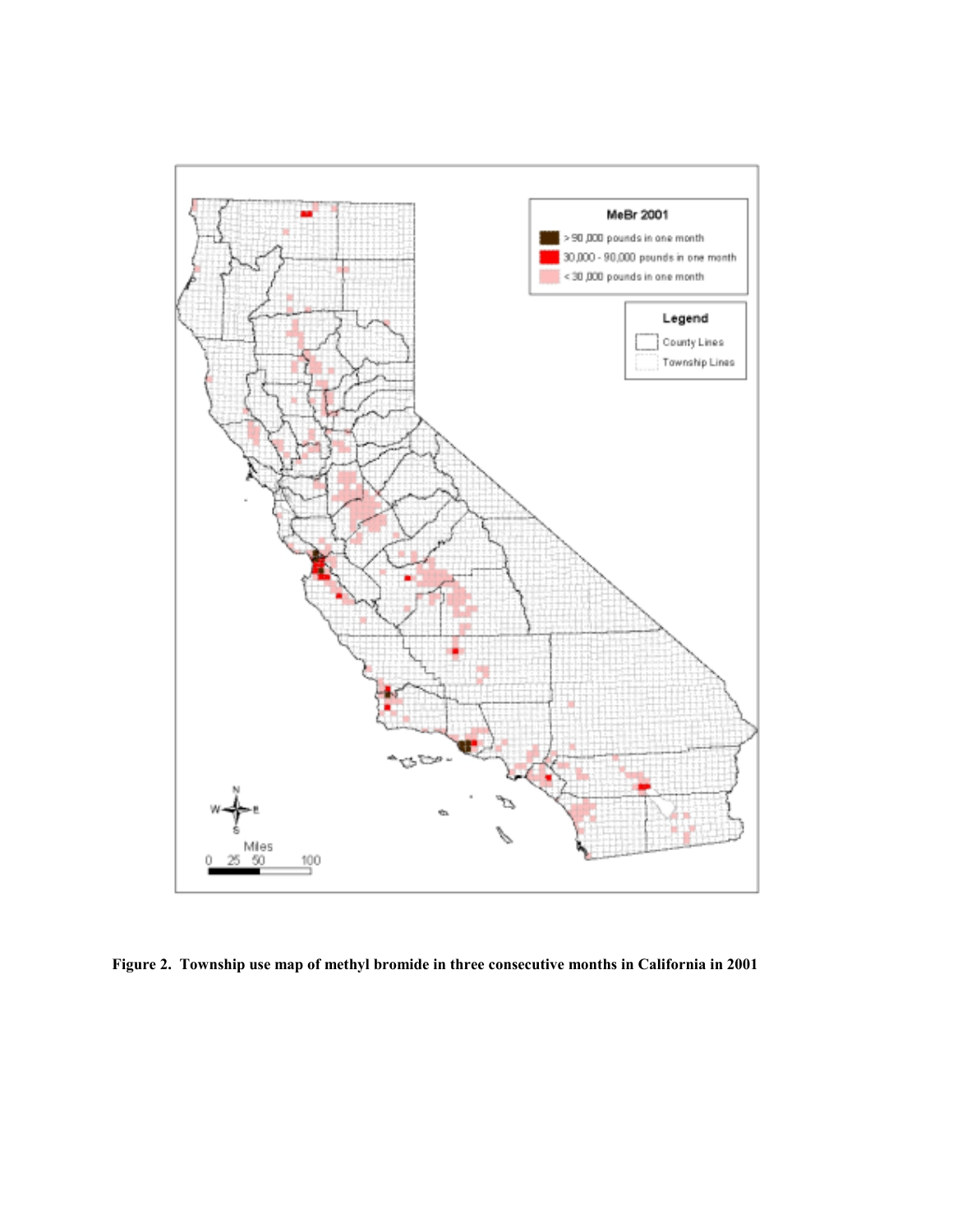

**Figure 3. Township use map of methyl bromide in three consecutive months in Monterey/Santa Cruz counties in 2001**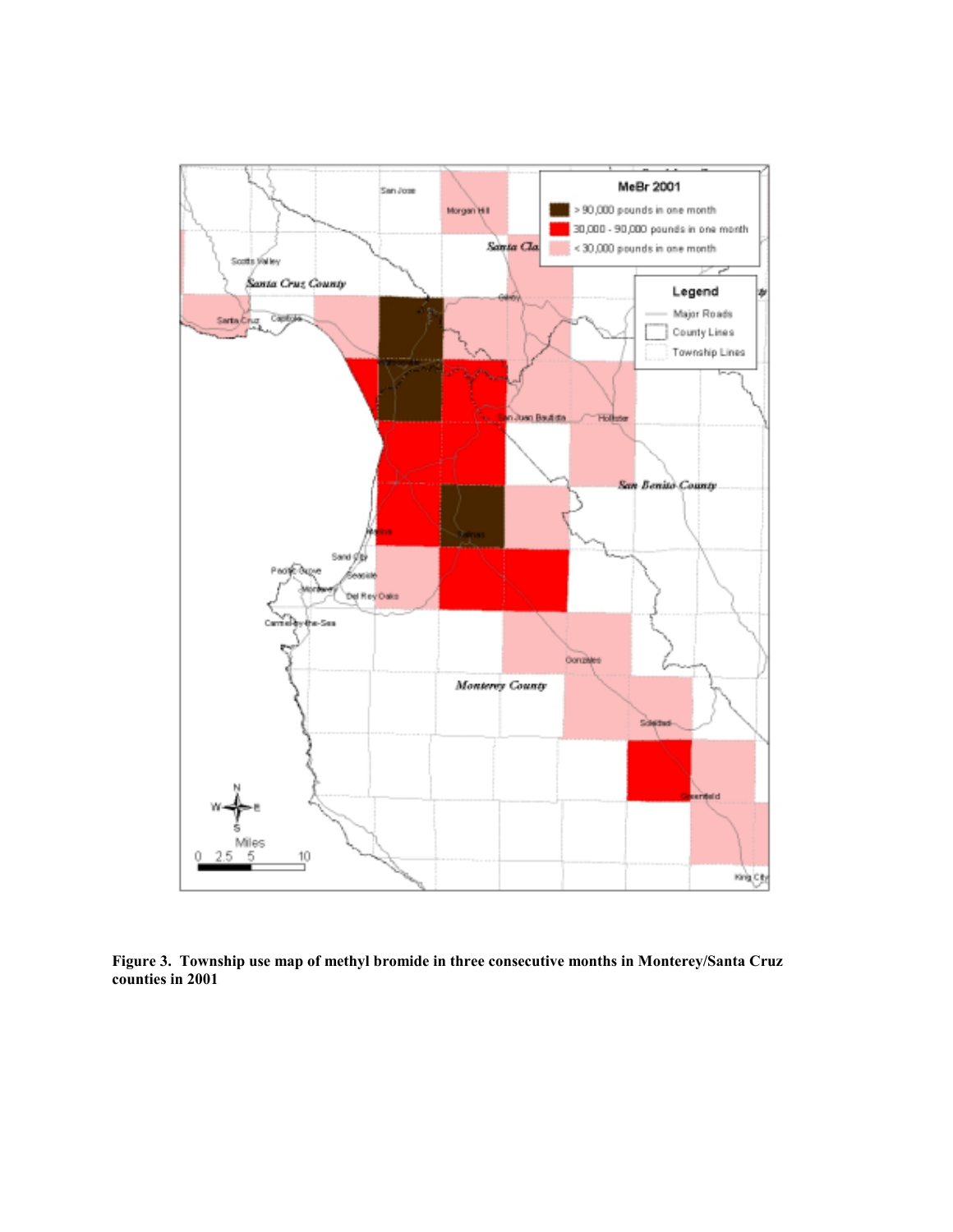

**Figure 4. Township use map of methyl bromide in three consecutive months in Santa Barbara and Ventura counties in 2001**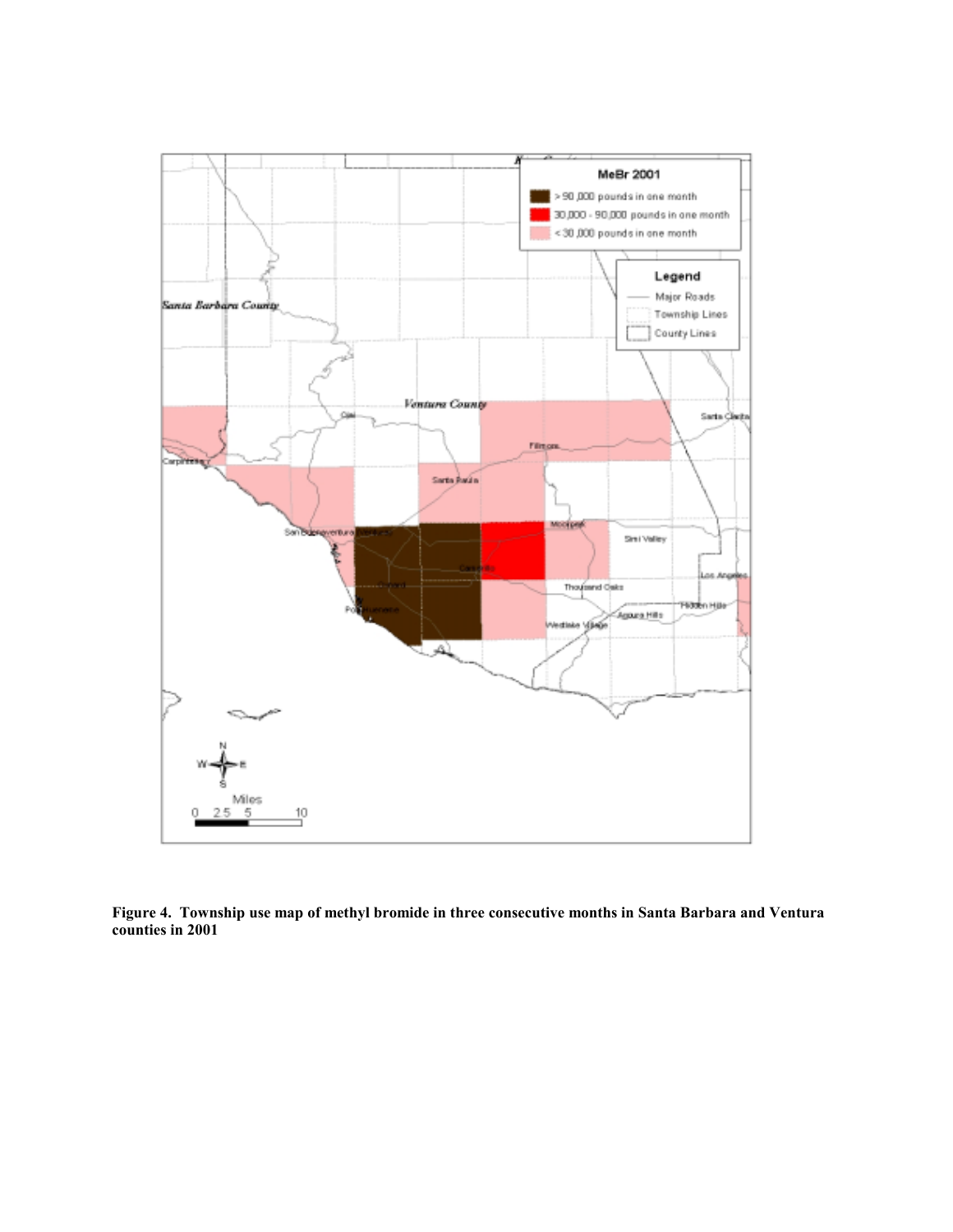Table 1a. Townships with estimated air concentration  $\geq 1$  ppb for at least one month in 2001

| Rank           | Township       | County                        | <b>Max Month Use Concentration</b><br>(lbs/mo) | (ppb) |
|----------------|----------------|-------------------------------|------------------------------------------------|-------|
| $\mathbf{1}$   |                | M12S02E MONTEREY/SANTA CRUZ   | 202,385                                        | 4.14  |
| $\overline{2}$ |                | S01N21W VENTURA               | 176,181                                        | 3.70  |
| 3              |                | S02N21W VENTURA               | 169,171                                        | 3.58  |
| 4              |                | S02N22W VENTURA               | 154,797                                        | 3.34  |
| 5              |                | S10N34W SANTA BARBARA         | 132,579                                        | 2.96  |
| 6              |                | M14S03E MONTEREY              | 104,603                                        | 2.49  |
| $\overline{7}$ |                | M11S02E SANTA CRUZ            | 91,984                                         | 2.28  |
| 8              |                | S01N22W VENTURA               | 90,635                                         | 2.26  |
| 9              |                | M15S17E SANTA CRUZ            | 88,350                                         | 2.22  |
| 10             |                | M46N01WSISKIYOU               | 87,881                                         | 2.21  |
| 11             |                | M15S04E MONTEREY              | 70,446                                         | 1.92  |
| 12             |                | M14S02E MONTEREY              | 64,815                                         | 1.82  |
| 13             |                | M13S02E MONTEREY              | 62,607                                         | 1.79  |
| 14             |                | M12S01E MONTEREY/SANTA CRUZ   | 62,554                                         | 1.78  |
| 15             | S05S08W ORANGE |                               | 46,617                                         | 1.52  |
| 16             |                | M13S03E MONTEREY              | 45,740                                         | 1.50  |
| 17             |                | M12S03E MONTEREY/SANTA CRUZ   | 45,565                                         | 1.50  |
| 18             |                | S07S09E RIVERSIDE             | 37,783                                         | 1.37  |
| 19             |                | S11N34W SAN LUIS OBISPO       | 36,475                                         | 1.35  |
| 20             | M27S25E KERN   |                               | 36,136                                         | 1.34  |
| 21             |                | S08N34W SANTA BARBARA         | 35,946                                         | 1.34  |
| 22             |                | M18S06E MONTEREY              | 34,802                                         | 1.32  |
| 23             |                | M15S03E MONTEREY              | 34,265                                         | 1.31  |
| 24             |                | S02N20W VENTURA               | 33,693                                         | 1.30  |
| 25             |                | S07S08E RIVERSIDE             | 32,069                                         | 1.27  |
| 26             |                | M46N02W SISKIYOU              | 30,714                                         | 1.25  |
| 27             | M37N05E SHASTA |                               | 29,613                                         | 1.23  |
| 28             |                | M04S11E STANISLAUS            | 29,313                                         | 1.23  |
| 29             | M15S18E FRESNO |                               | 28,962                                         | 1.22  |
| 30             |                | M02S09E SAN JOAQ / STANISLAUS | 28,763                                         | 1.22  |
| 31             |                | S10S04W SAN DIEGO             | 26,545                                         | 1.18  |
| 32             |                | M43N05W SISKIYOU              | 25,467                                         | 1.16  |
| 33             | M32S29E KERN   |                               | 25,245                                         | 1.16  |
| 34             | M19S25E TULARE |                               | 24,858                                         | 1.15  |
| 35             | M08S15E MERCED |                               | 24,709                                         | 1.15  |
| 36             |                | S10N33W SANTA BARBARA         | 24,161                                         | 1.14  |
| 37             |                | S09N33W SANTA BARBARA         | 23,845                                         | 1.13  |
| 38             |                | S01N20W VENTURA               | 23,667                                         | 1.13  |
| 39             | M26N03W TEHAMA |                               | 23,076                                         | 1.12  |
| 40             | M25S25E KERN   |                               | 22,995                                         | 1.12  |
| 41             | M14S19E FRESNO |                               | 22,537                                         | 1.11  |
| 42             |                | S02N23W VENTURA               | 22,479                                         | 1.11  |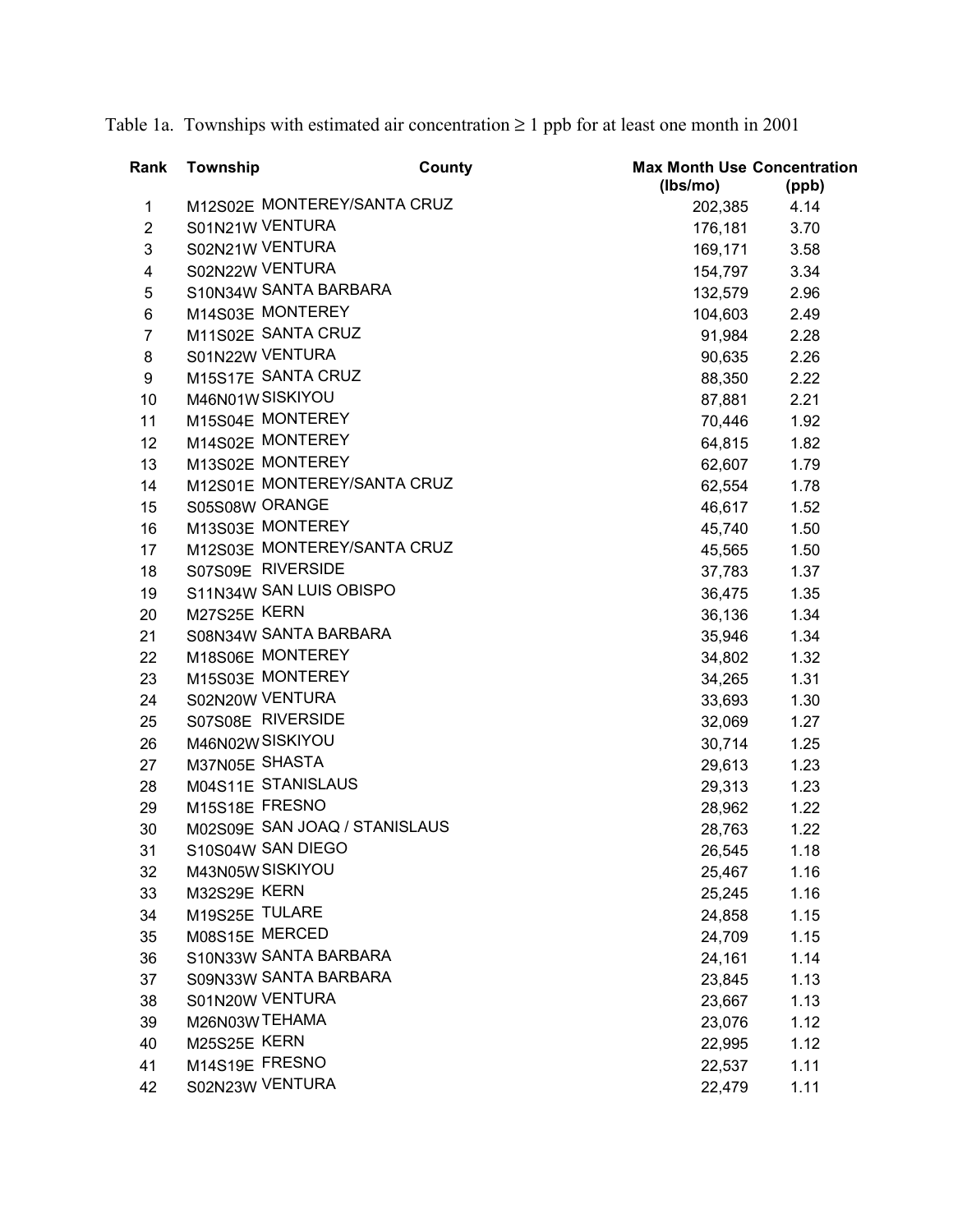| Rank | Township           | County | <b>Max Month Use Concentration</b><br>(lbs/mo) | (ppb) |
|------|--------------------|--------|------------------------------------------------|-------|
| 43   | S06S08W ORANGE     |        | 21,059                                         | 1.09  |
| 44   | M14S23E FRESNO     |        | 20,893                                         | 1.08  |
| 45   | S11S05W SAN DIEGO  |        | 20,461                                         | 1.08  |
| 46   | M14S04E MONTEREY   |        | 19,417                                         | 1.06  |
| 47   | M21N03W GLENN      |        | 17,558                                         | 1.03  |
| 48   | M03S12E STANISLAUS |        | 17,176                                         | 1.02  |
| 49   | S08S08E RIVERSIDE  |        | 17,041                                         | 1.02  |
| 50   | S03N21W VENTURA    |        | 16,151                                         | 1.00  |
| 51   | M11S04E SAN BENITO |        | 16,029                                         | 1.00  |
| 52   | H18N01W DEL NORTE  |        | 15,646                                         | 1.00  |

Table 1b. Townships with estimated air concentration  $\geq 1$  ppb for at least one month in 2000

| Rank                    | Township       | County                                                             | <b>Max Month Use Concentration</b><br>(lbs/mo) | (ppb) |
|-------------------------|----------------|--------------------------------------------------------------------|------------------------------------------------|-------|
| 1                       |                | S02N22W VENTURA                                                    | 204,198                                        | 4.17  |
| $\overline{2}$          |                | M12S02E MONTEREY / SANTA CRUZ                                      | 201,165                                        | 4.12  |
| 3                       |                | S01N21W VENTURA                                                    | 176,720                                        | 3.71  |
| $\overline{\mathbf{4}}$ |                | S10N34W SAN LUIS OBISPO / SANTA BARBARA                            | 167,183                                        | 3.54  |
| 5                       | M07S11E MERCED |                                                                    | 109,625                                        | 2.58  |
| $\,6$                   |                | S02N20W VENTURA                                                    | 93,091                                         | 2.30  |
| $\overline{7}$          |                | S02N21W VENTURA                                                    | 90,127                                         | 2.25  |
| 8                       |                | M14S03E MONTEREY                                                   | 88,833                                         | 2.23  |
| 9                       | M27S25E KERN   |                                                                    | 86,883                                         | 2.19  |
| 10                      | M15S18E FRESNO |                                                                    | 85,849                                         | 2.18  |
| 11                      |                | S10N33W SAN LUIS OBISPO / SANTA BARBARA                            | 83,351                                         | 2.13  |
| 12                      |                | M13S02E MONTEREY                                                   | 82,321                                         | 2.12  |
| 13                      |                | S01N22W VENTURA                                                    | 73,580                                         | 1.97  |
| 14                      |                | M14S02E MONTEREY                                                   | 70,393                                         | 1.92  |
| 15                      | M25S26E TULARE |                                                                    | 68,150                                         | 1.88  |
| 16                      |                | M23S26E TULARE / KERN                                              | 61,856                                         | 1.77  |
| 17                      |                | M37N05E LASSEN / SHASTA                                            | 61,406                                         | 1.77  |
| 18                      |                | S07S09E RIVERSIDE                                                  | 60,760                                         | 1.75  |
| 19                      |                | S11N34W SAN LUIS OBISPO / SANTA BARBARA                            | 58,040                                         | 1.71  |
| 20                      |                | M12S03E MONTEREY / SAN BENITO / SANTA CLARA /<br><b>SANTA CRUZ</b> | 57,443                                         | 1.70  |
| 21                      |                | H18N01W DEL NORTE                                                  | 56,183                                         | 1.68  |
| 22                      |                | M11S02E SANTA CLARA / SANTA CRUZ                                   | 54,187                                         | 1.64  |
| 23                      |                | M46N01W SISKIYOU                                                   | 52,741                                         | 1.62  |
| 24                      |                | S08S08E RIVERSIDE / SAN DIEGO                                      | 46,526                                         | 1.51  |
| 25                      | S05S08W ORANGE |                                                                    | 45,874                                         | 1.50  |
| 26                      |                | M14S04E MONTEREY/SAN BENITO                                        | 44,968                                         | 1.49  |
| 27                      | M28S21E KERN   |                                                                    | 44,901                                         | 1.49  |
| 28                      |                | M13S03E MONTEREY / SAN BENITO                                      | 44,796                                         | 1.49  |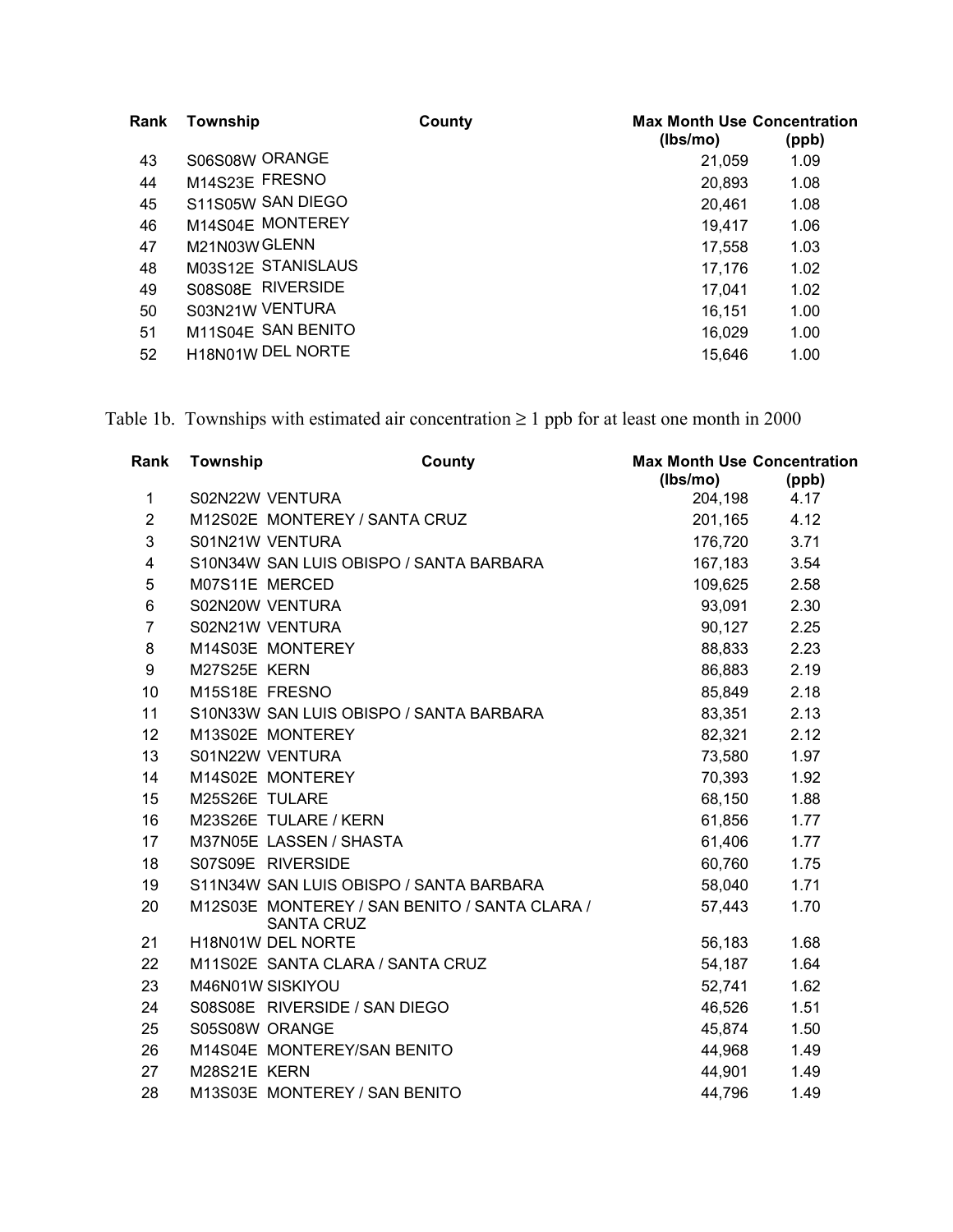| Rank | <b>Township</b> | County                             | <b>Max Month Use Concentration</b> |       |
|------|-----------------|------------------------------------|------------------------------------|-------|
|      |                 |                                    | (lbs/mo)                           | (ppb) |
| 29   |                 | S05S07E RIVERSIDE                  | 43,794                             | 1.47  |
| 30   |                 | S07S08E RIVERSIDE                  | 43,457                             | 1.46  |
| 31   | M14S19E FRESNO  |                                    | 42,723                             | 1.45  |
| 32   |                 | S11S05W SAN DIEGO                  | 41,456                             | 1.43  |
| 33   | M26S24E KERN    |                                    | 39,957                             | 1.40  |
| 34   |                 | M02S07E SAN JOAQUIN / STANISLAUS   | 38,198                             | 1.37  |
| 35   | S06S08W ORANGE  |                                    | 38,024                             | 1.37  |
| 36   |                 | S14S13E IMPERIAL                   | 37,810                             | 1.37  |
| 37   | M27S24E KERN    |                                    | 37,103                             | 1.36  |
| 38   |                 | S02N23W VENTURA                    | 36,849                             | 1.35  |
| 39   |                 | S09N34W SANTA BARBARA              | 36,616                             | 1.35  |
| 40   | M15S17E FRESNO  |                                    | 36,333                             | 1.34  |
| 41   | M14S23E FRESNO  |                                    | 36,118                             | 1.34  |
| 42   |                 | M09S16E MADERA / MERCED            | 34,291                             | 1.31  |
| 43   | M27S26E KERN    |                                    | 32,131                             | 1.27  |
| 44   |                 | M15S04E MONTEREY                   | 31,403                             | 1.26  |
| 45   | M08S15E MERCED  |                                    | 31,400                             | 1.26  |
| 46   | M31S29E KERN    |                                    | 30,930                             | 1.25  |
| 47   | M19S25E TULARE  |                                    | 30,720                             | 1.25  |
| 48   |                 | S10S04W SAN DIEGO                  | 29,994                             | 1.24  |
| 49   |                 | M02S11E STANISLAUS                 | 29,510                             | 1.23  |
| 50   |                 | S06S08E RIVERSIDE                  | 29,361                             | 1.23  |
| 51   |                 | M04S10E STANISLAUS                 | 28,734                             | 1.22  |
| 52   |                 | M12S01E MONTEREY / SANTA CRUZ      | 28,163                             | 1.21  |
| 53   | M14S17E FRESNO  |                                    | 28,098                             | 1.20  |
| 54   |                 | M04S11E STANISLAUS                 | 27,562                             | 1.20  |
| 55   |                 | M05S11E MERCED / STANISLAUS        | 27,296                             | 1.19  |
| 56   |                 | S01N20W VENTURA                    | 27,146                             | 1.19  |
| 57   |                 | S03N21W VENTURA                    | 27,109                             | 1.19  |
| 58   | S11N18W KERN    |                                    | 26,680                             | 1.18  |
| 59   | M06S12E MERCED  |                                    | 26,532                             | 1.18  |
| 60   | M15S23E FRESNO  |                                    | 25,897                             | 1.17  |
| 61   |                 | S02S07W RIVERSIDE / SAN BERNARDINO | 25,554                             | 1.16  |
| 62   | M28N03W TEHAMA  |                                    | 24,819                             | 1.15  |
| 63   |                 | M11S03E SANTA CLARA / SANTA CRUZ   | 24,165                             | 1.14  |
| 64   |                 | S06S07E RIVERSIDE                  | 23,324                             | 1.12  |
| 65   | M06S11E MERCED  |                                    | 22,218                             | 1.11  |
| 66   |                 | M13N11W LAKE / MENDOCINO           | 22,137                             | 1.10  |
| 67   |                 | M15S03E MONTEREY                   | 22,118                             | 1.10  |
| 68   |                 | M05S10E MERCED / STANISLAUS        | 21,753                             | 1.10  |
| 69   |                 | M14N03E SUTTER / YUBA              | 21,468                             | 1.09  |
| 70   |                 | M22S10E MONTEREY                   | 18,816                             | 1.05  |
| 71   |                 | M43N05W SISKIYOU                   | 18,494                             | 1.04  |
| 72   |                 | M11S01E SANTA CRUZ                 | 18,450                             | 1.04  |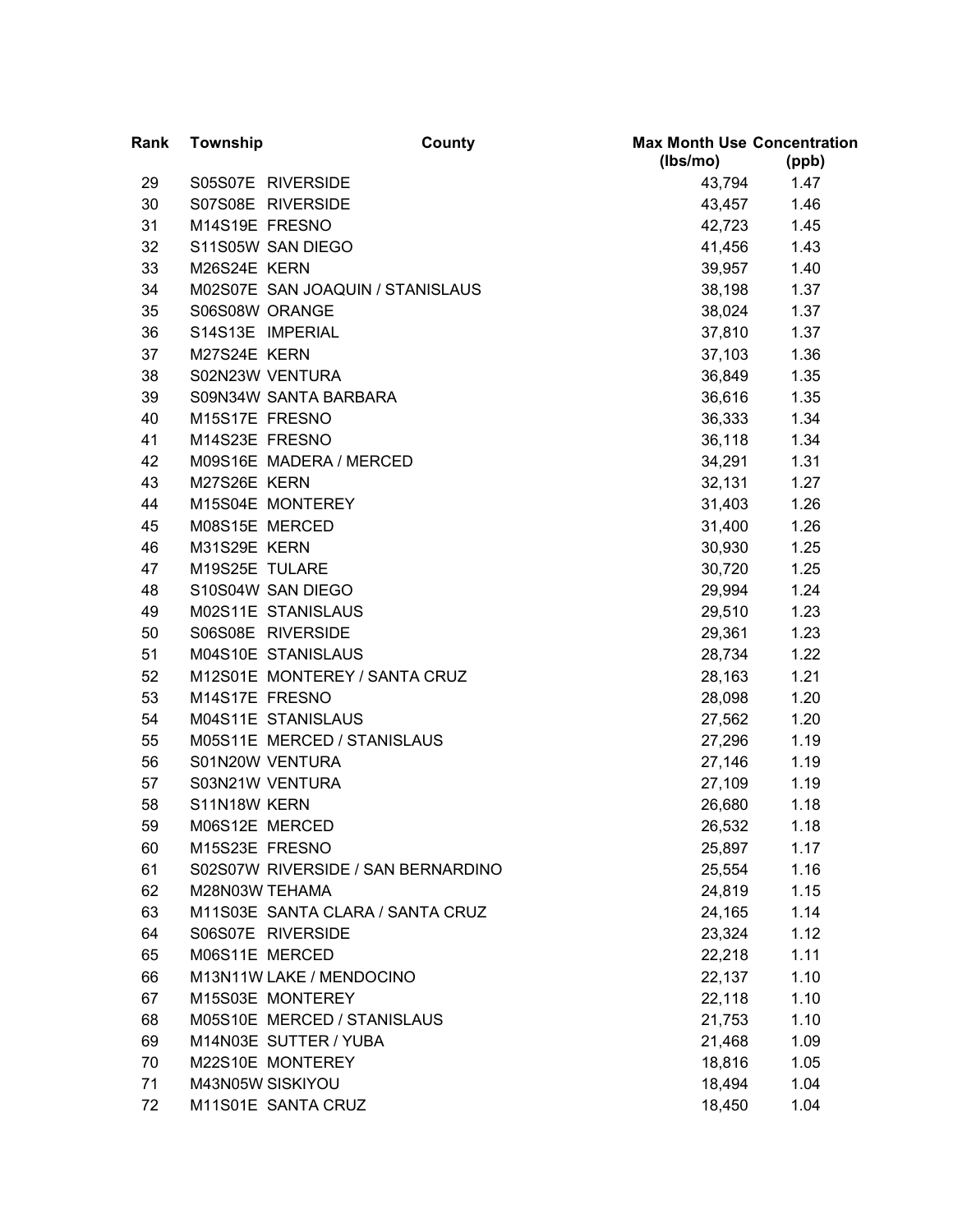| Rank | Township              | County | <b>Max Month Use Concentration</b><br>(lbs/mo) | (ppb) |
|------|-----------------------|--------|------------------------------------------------|-------|
| 73   | M32S29E KERN          |        | 18.291                                         | 1.04  |
| 74   | S05S10W ORANGE        |        | 18,109                                         | 1.04  |
| 75   | S12S04W SAN DIEGO     |        | 17.640                                         | 1.03  |
| 76   | S08S09E SAN DIEGO     |        | 17,630                                         | 1.03  |
| 77   | M07N05W NAPA          |        | 17,083                                         | 1.02  |
| 78   | S09N33W SANTA BARBARA |        | 16,976                                         | 1.02  |
| 79   | M01S06E SAN JOAQUIN   |        | 16.903                                         | 1.02  |
| 80   | M03N05E SAN JOAQUIN   |        | 16,772                                         | 1.01  |
| 81   | S01N23W VENTURA       |        | 16.243                                         | 1.01  |
| 82   | M03S12E STANISLAUS    |        | 16.135                                         | 1.00  |
| 83   | M46N02W SISKIYOU      |        | 15.700                                         | 1.00  |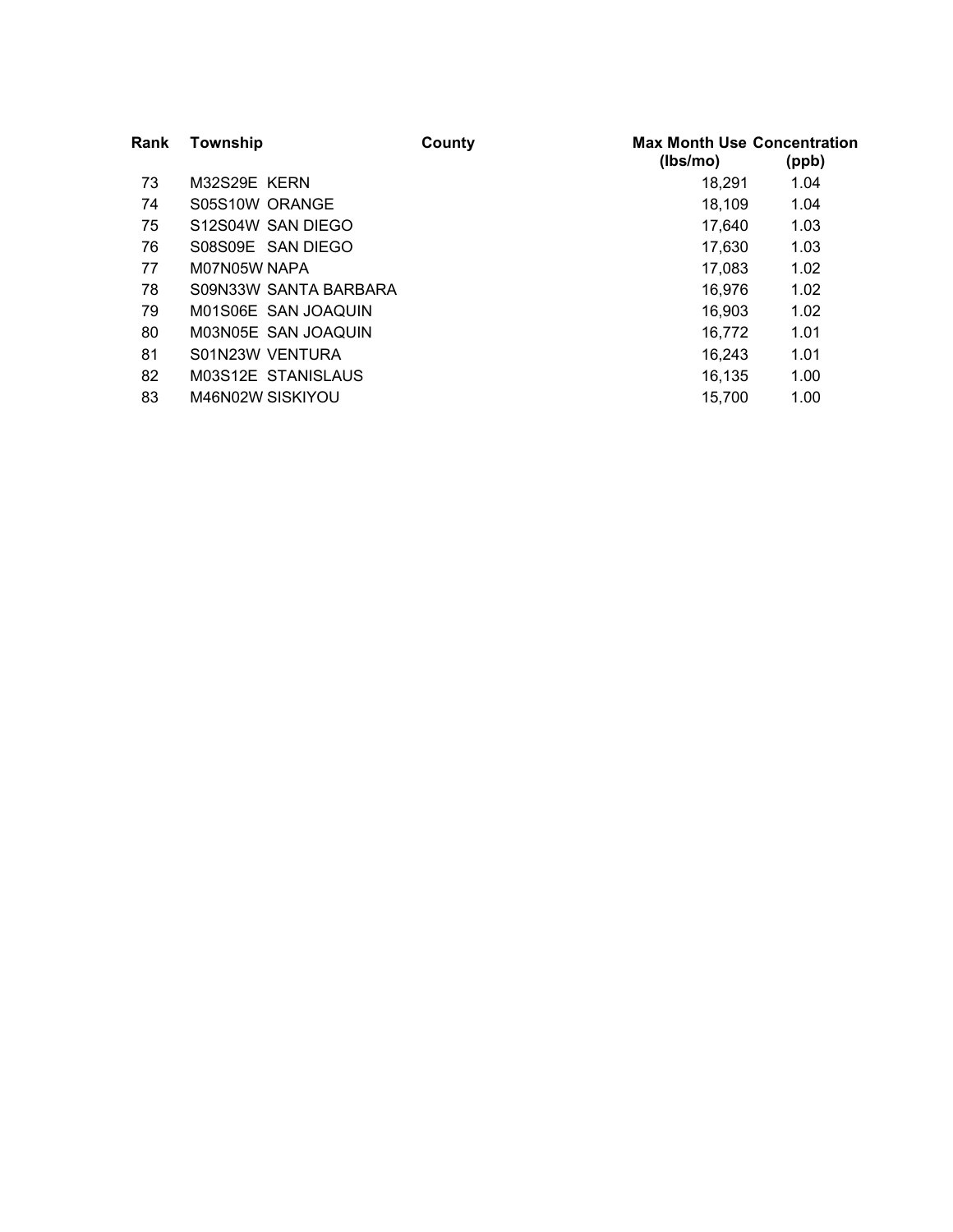|  |  |  |  |  | Table 2. Top 10 townships of annual methyl bromide use (lbs/township) in 2001 and use distribution in each month |  |  |  |  |  |  |  |  |  |
|--|--|--|--|--|------------------------------------------------------------------------------------------------------------------|--|--|--|--|--|--|--|--|--|
|--|--|--|--|--|------------------------------------------------------------------------------------------------------------------|--|--|--|--|--|--|--|--|--|

| <b>County</b>       | Site                               | Township | <b>JAN</b> | FEB | <b>MAR</b> | <b>APR</b> | MAY   | <b>JUN</b> | JUL           | <b>AUG</b>   | <b>SEP</b> | ост   | <b>NOV</b> | DEC  | Total  |
|---------------------|------------------------------------|----------|------------|-----|------------|------------|-------|------------|---------------|--------------|------------|-------|------------|------|--------|
| Monterey/Santa Cruz | PMS <sup>a</sup>                   | M12S02E  |            |     | 1842       | 811        | 2049  | 2927       | 10957         | 132797       | 202385     | 82054 | 3411       |      | 449233 |
| Ventura             | $ABD^c$                            | S02N22W  | 675        |     | 1216       | 761        | '1528 | 99007      | 134842 154797 |              | 34564      | 3315  | 984        | 1037 | 442726 |
| Ventura             | PVW <sup>b</sup>                   | S01N21W  | 140        |     | 921        | 24221      | 2978  | 27455      |               | 76384 176181 | 12623      | 534   | 6631       | 553  | 328621 |
| Monterey            | SAL <sup>a</sup> .LJE <sup>a</sup> | M14S03E  |            |     |            |            | 8395  | 49590      | 39132         | 104603       | 66897      | 38722 | 2753       |      | 310092 |
| Santa Barbara       | EDW <sup>1</sup>                   | S10N34W  |            |     |            | 0.         | 3283  | 1250       |               | 17174        | 132579     | 99241 | 1873       |      | 255400 |
| Ventura             | UWC <sup>b</sup>                   | S02N21W  |            |     |            | 2351       | 6449  | 2258       | 55625         | 169171       | 15205      | 402   |            | 225  | 251686 |
| Santa Cruz          | SES <sup>ª</sup> .MES <sup>ª</sup> | M11S02E  |            |     |            | 2135       | 4342  | 7662       | 17005         | 49269        | 91984      | 41379 | 2503       |      | 216279 |
| Ventura             | SHA'                               | S01N22W  | 225        | 74  | 2344       | 3544       | 7214  | 64818      | 25936         | 90635        | 17771      | 1345  | 1111       | 331  | 215348 |
| Santa Cruz          |                                    | M12S01E  |            |     |            | 259        | 12795 | 5985       | 13970         | 24036        | 62554      | 41366 |            |      | 160965 |
| Monterey            |                                    | M13S02E  |            |     |            | 4494       | 3571  |            |               | 21978        | 62607      | 49809 |            |      | 142459 |

 $a$  ARB monitoring sites,  $b$  AMBI monitoring sites

\* Numbers in bold fond indicate the township-month use might result in an air concentration higher than 1 ppb

Table 3. The percentile of township-monthly use cases monitored by ARB and AMBI in top eight use townships in 2001

| <b>County</b>                        | <u>Site</u>                         | Township | JAN | FEB | <b>MAR</b> | <b>APR</b> | <b>MAY</b> | <b>JUN</b> | <b>JUL</b> | <b>AUG</b> | <b>SEP</b> | <b>OCT</b> | <b>NOV</b> | <b>DEC</b> | <u>Total</u> |
|--------------------------------------|-------------------------------------|----------|-----|-----|------------|------------|------------|------------|------------|------------|------------|------------|------------|------------|--------------|
| Monterey/Santa Cruz PMS <sup>a</sup> |                                     | M12S02E  |     |     |            |            |            |            |            |            | 100.00     | 98.37      |            |            |              |
| Ventura                              | ABD <sup>b</sup>                    | S02N22W  |     |     |            |            |            |            |            | 99.65      | 95.12      |            |            |            |              |
| Ventura                              | PVW <sup>b</sup>                    | S01N21W  |     |     |            |            |            |            |            | 99.88      | 86.74      |            |            |            |              |
| Monterey                             | SAL <sup>a</sup> , LJE <sup>a</sup> | M14S03E  |     |     |            |            |            |            |            |            | 98.02      | 96.16      |            |            |              |
| Santa Barbara                        | EDW <sup>D</sup>                    | S10N34W  |     |     |            |            |            |            |            | 90.00      | 99.30      |            |            |            |              |
| Ventura                              | UWC <sup>b</sup>                    | S02N21W  |     |     |            |            |            |            |            | 99.77      | 88.72      |            |            |            |              |
| Santa Cruz                           | SES <sup>a</sup> ,MES <sup>a</sup>  | M11S02E  |     |     |            |            |            |            |            |            | 98.84      | 96.51      |            |            |              |
| Ventura                              | SHA <sup>b</sup>                    | S01N22W  |     |     |            |            |            |            |            | 98.72      | 90.35      |            |            |            |              |

<sup>a</sup> ARB monitoring sites, and monitoring was primarily in September and October b AMBI monitoring sites, and monitoring was primarily in August and September